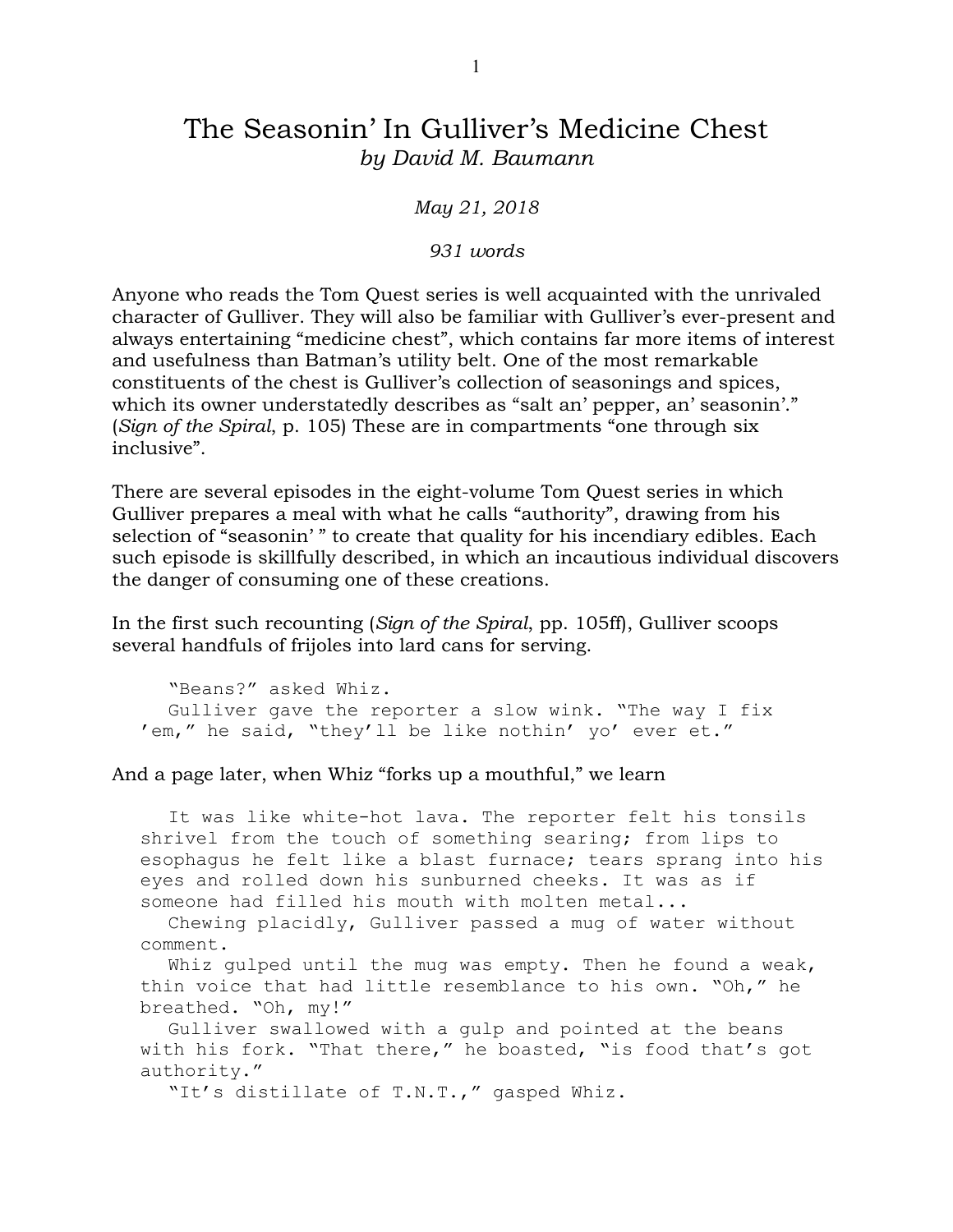"It's seasonin' that does it," Gulliver said smugly. "I got a friend that sends me pepper powder all the way from Mexico City."

In *The Telltale Scar* (p. 66) Gulliver is able to purchase his "spices" in a store in Miami, but it is not unreasonable to assume that this is a specialty shop with privileged imports from Mexico. And in *The Clue of the Cypress Stump* (p. 15) we learn that the "friend in Mexico City" is "a half-breed gal" who has made him some "Tabasco sauce" which Gulliver describes as "the liveliest I ever et." (Never mind that Tabasco sauce is actually made in Louisiana, although using ingredients that come from Mexico. Perhaps Gulliver is merely using the term to describe generic hot sauce.)

Now we could leave it at that and simply enjoy the expertly recounted scenes in which the unwary unwittingly swig these volcanic vittles and endure the unexpected eruptions which the reader anticipates with glee. I did so for years.

But one day, I paused and pondered. What *are* these seasonings? Are they fictional? Do they really exist? If so, just what are they?

The gift of a book called *Cooking with Spices* inspired me to investigate. I learned of the Scoville Scale that measures the spicy heat of peppers. The increment of measure is the Scoville Heat Unit, which tells you the concentration of a pungent compound found in chili peppers called a capsaicin. My cookbook calls this a "highly volatile oil" and urges chefs to wear rubber gloves when handling chilies.

Gulliver fans will want to know that the "seasonin' " that Gulliver's friend sends him truly exists. What packs of pungent peppers does Paquita Perez pick? Mexico is clearly the place to go, producing over 150 kinds of chilies, more than any other nation, with an ever-growing complexity of blends and methods of cooking, drying, pasting, and powdering. So stand back, here you go.

Your standard green bell pepper has laughable 0-100 heat units. A jalapeño reaches a maximum of a sneerworthy 8,000 SHUs. A really *muy caliente* cayenne pepper can reach as high as 50,000. But an habanero can max out at 350,000 SHU. For most people, powdered cayenne pepper is the best you can do at a spice rack in the grocery store, though some specialty shops might carry some habanero. In Gulliver's time, i.e. the time of the Tom Quest series (1947-1955), the world's hottest chili was the habanero; it held that title until 1999. Surely, unless Gulliver's Mexican friend had esoteric knowledge and sources for peppers, a high quality habanero was the seasonin' in his medicine chest.

To arouse Gulliver's attention today, you will do well to get the powder of a Carolina Reaper or Dragon's Breath, which get up to 2,500,000 SHU—that is,